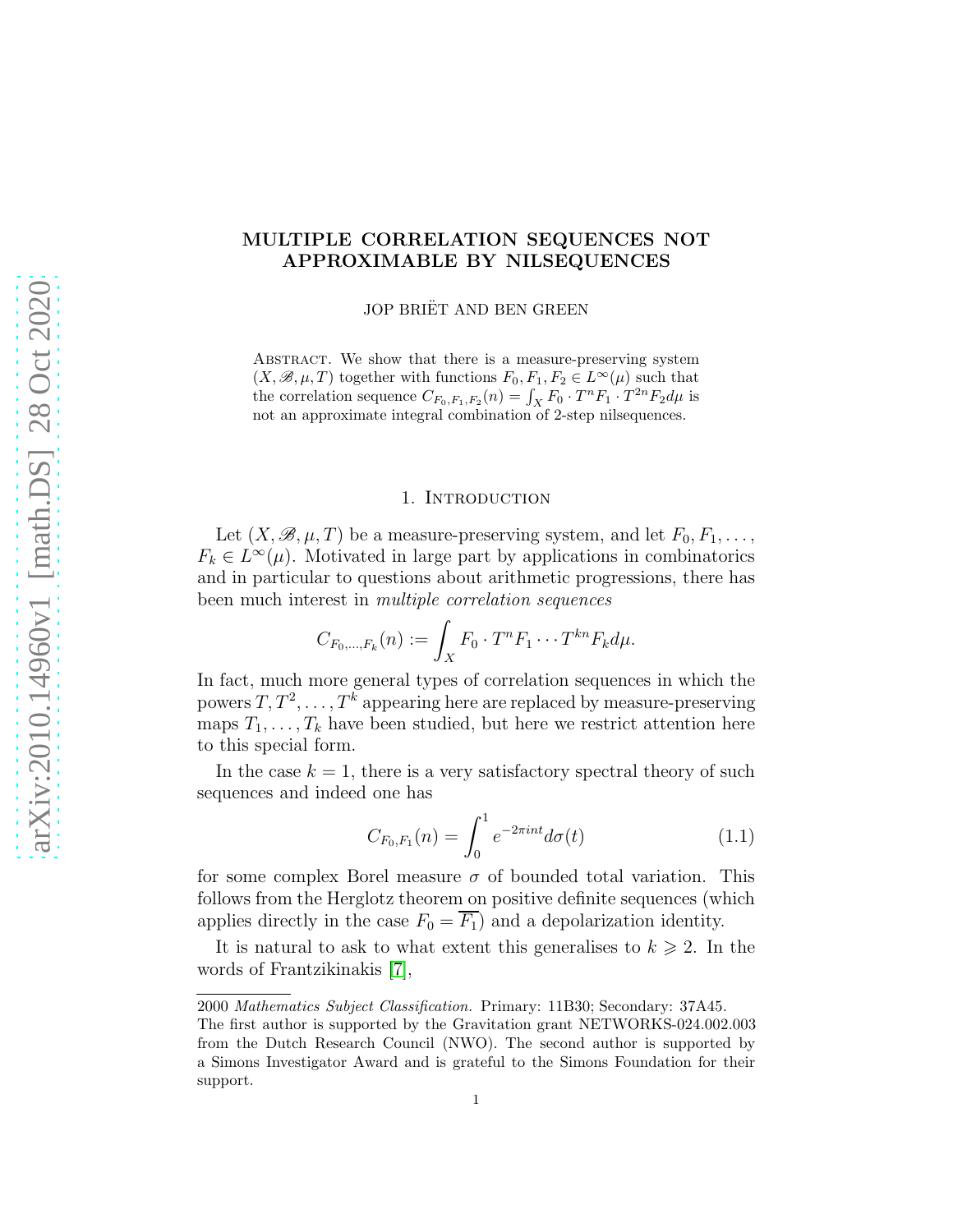"Finding a formula analogous to [\(1.1\)](#page-0-0), with the multiple correlation sequences in place of the single correlation sequences, is a problem of fundamental importance which has been in the mind of experts for several years. A satisfactory solution is going to give us new insights and significantly improve our ability to deal with multiple ergodic averages."

A result of Bergelson, Host and Kra [\[2\]](#page-13-1) describes the structure of multiple correlation sequences up to an error in  $\ell^1$  or  $\ell^2$ . To state their result, we need to recall the notion of a nilsequence.

**Definition 1.1** (Nilsequence). Let  $k \geq 1$  be an integer. A k-step nilsequence is a sequence  $(\phi(g^{n}x_0))_{n\in\mathbb{Z}}$ . Here,  $\phi: G\to\mathbb{C}$  is a continuous function satisfying the automorphy<sup>[1](#page-1-0)</sup> condition  $\phi(x\gamma) = \phi(x)$  for all  $x \in G$  and all  $\gamma \in \Gamma$ , where G is a simply-connected k-step nilpotent Lie group with discrete and cocompact subgroup  $\Gamma$ , and  $g, x_0$  are fixed elements of G.

A careful discussion of this notion may be found in many places, for instance [\[2\]](#page-13-1). The following result is [\[2,](#page-13-1) Theorem 1.9].

<span id="page-1-1"></span>**Theorem 1.1.** Suppose that  $(X, \mathcal{B}, \mu, T)$  is a measure-preserving system and that  $F_0, F_1, \ldots, F_k \in L^{\infty}(\mu)$ . Suppose that  $||F_i||_{\infty} \leq 1$ . Then we have a decomposition

$$
C_{F_0,F_1,...,F_k}(n) = a(n) + b(n),
$$

where  $a(n)$  is a uniform limit of k-step nilsequences with  $||a||_{\infty} \leq 1$ , and b is small in the sense that

$$
\lim_{|I| \to \infty} \frac{1}{|I|} \sum_{n \in I} |b(n)| = 0
$$

as I ranges over all subintervals of N.

For applications involving the behaviour of correlation sequences at a sparse sequence of  $n$ , the error term here is too big. Frantzikinakis [\[7,](#page-13-0) Problem 1] has suggested, in the context of seeking a generalisation of [\(1.1\)](#page-0-0), that a variant of Theorem [1.1](#page-1-1) should hold with an  $\ell^{\infty}$  error term. Note that in [\(1.1\)](#page-0-0), we have not just one nilsequence  $(e^{2\pi int})_{n\in\mathbb{N}},$ but an integral combination of (1-step) nilsequences. Frantzikinakis's formulation generalises this concept to higher-step nilsequences.

<span id="page-1-0"></span><sup>&</sup>lt;sup>1</sup>Essentially equivalently,  $\phi$  is a function on the *nilmanifold G*/Γ.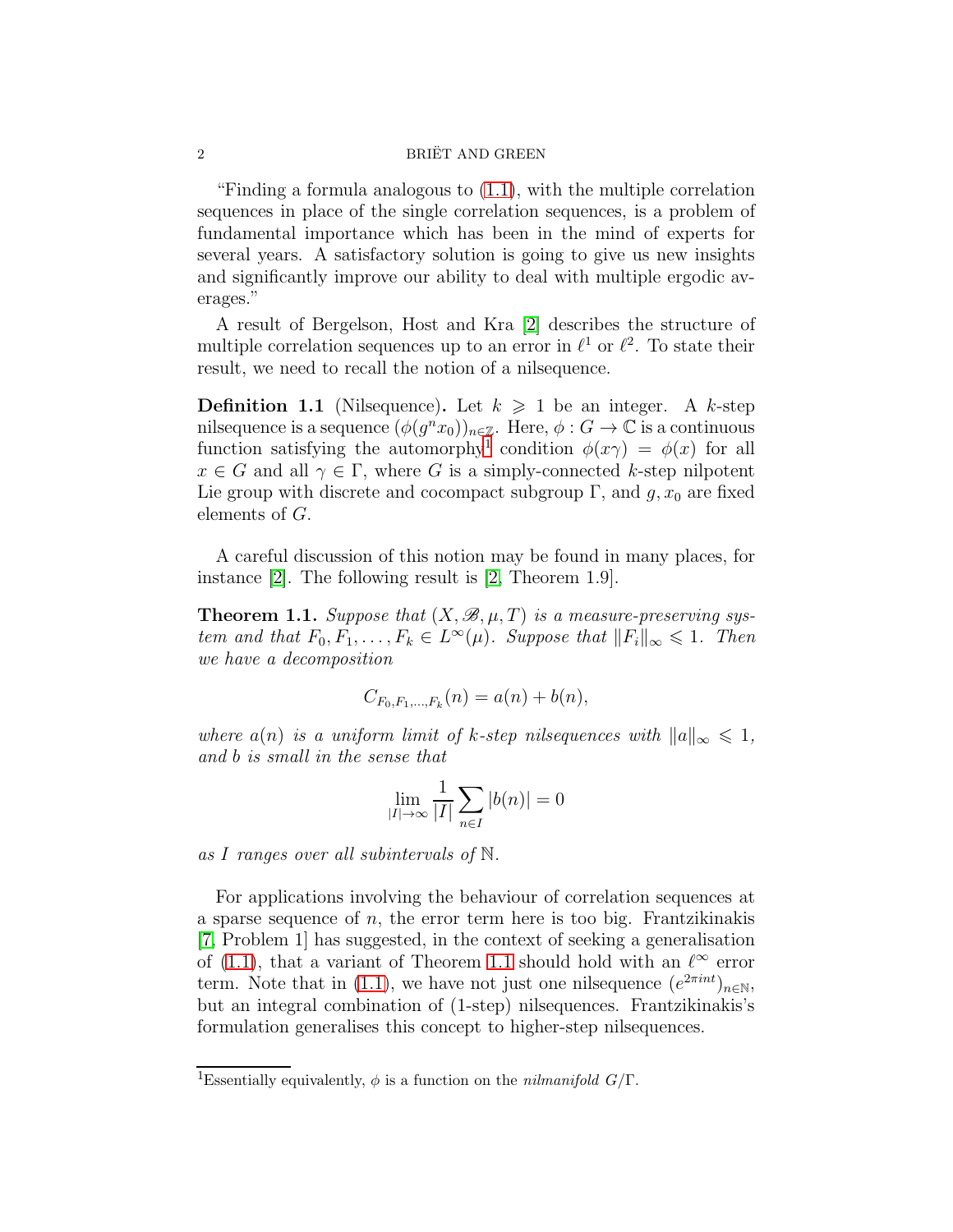**Definition 1.2.** An integral combination of  $k$ -step nilsequences is a sequence of the form

$$
a(n) = \int_M a_m(n) d\sigma(m).
$$

Here, M is a compact metric space,  $\sigma$  is a complex Borel measure of bounded variation, and the  $a_m$  are k-step nilsequences, and with the map  $m \mapsto a_m(n)$  being measurable for each n.

Our main theorem states that, even in the case  $k = 2$ , one cannot hope for a version of Theorem [1.1](#page-1-1) in which the error b is small in  $\ell^{\infty}$ , even if one allows a to be an integral combination of nilsequences.

<span id="page-2-0"></span>**Theorem 1.2.** There is a measure-preserving system  $(X, \mathcal{B}, \mu, T)$ , functions  $F_0, F_1, F_2 \in L^{\infty}(\mu)$  and an  $\varepsilon > 0$  such that the correlation sequence

$$
C_{F_0,F_1,F_2}(n) := \int_X F_0 \cdot T^n F_1 \cdot T^{2n} F_2 d\mu
$$

cannot be written as  $a(n) + b(n)$ , where  $||b||_{\infty} \leq \varepsilon$  and a is an integral combination of 2-step nilsequences.

This theorem casts some serious doubt on the existence of a formula generalising [\(1.1\)](#page-0-0).

Theorem [1.2](#page-2-0) does not provide a negative answer to [\[7,](#page-13-0) Problem 1], because Frantzikinakis allows the automorphic functions  $\phi$  in the definition of a nilsequence to be merely Riemann-integrable, rather than continuous. He calls these generalised nilsequences. An explanation of why our construction does not allow one to establish an analogue of Theorem [1.2](#page-2-0) for generalised nilsequences is given in Appendix [A.](#page-11-0) Note, however, that the Riemann-integrable functions  $\phi$  appearing in Appendix [A](#page-11-0) are very singular and we certainly do not expect that the corresponding generalised nilsequences have any important role to play in the theory.

One reason for considering Riemann-integrable functions rather than just continuous ones is that there is a somewhat natural and wellstudied class of nilsequences in which  $\phi$  is not continuous, namely the bracket polynomial phases [\[3\]](#page-13-2). In this case, the corresponding  $\phi$  have only mild discontinuities, and our argument adapts easily to show that Theorem [1.2](#page-2-0) remains true even if one allows a to be an integral combination of this more general class of nilsequences. We sketch the argument at the end of Section [3.](#page-4-0)

A key motivation for Frantzikinakis in formulating [\[7,](#page-13-0) Problem 1] was that it provides a potential route to understanding Szemerédi's theorem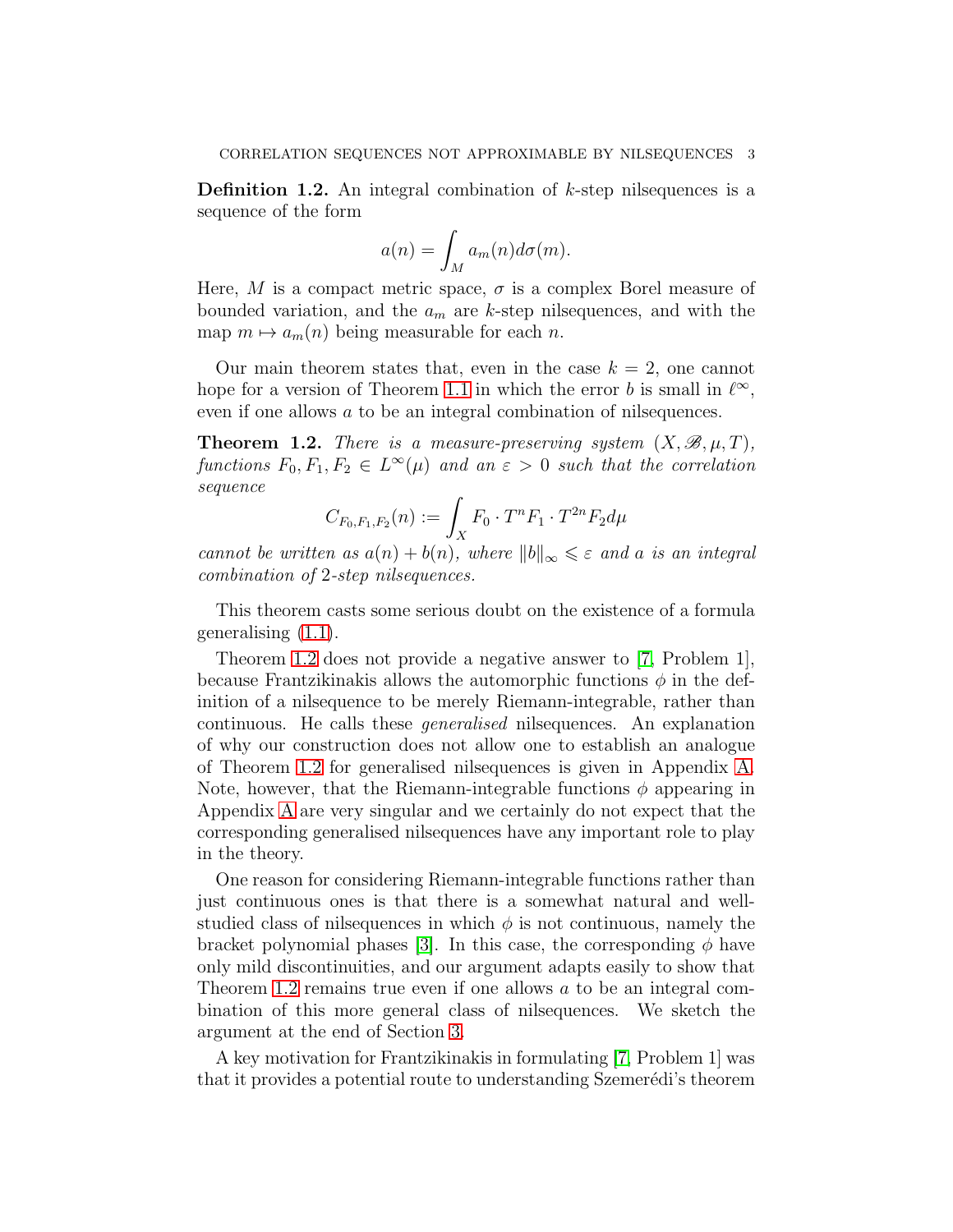with common difference in a sparse random set, a problem for which our current understanding is extremely incomplete for progressions of length 3 or longer (see [\[4\]](#page-13-3) for recent progress). Whilst Theorem [1.2](#page-2-0) seems to rule this out as a viable strategy, our example unfortunately does not give any new information about Szemerédi's theorem with common differences from a random set, which remains a tantalising open problem.

*Notation*. Our notation is standard. We will occasionally write  $\mathbb{E}_{x \in A}$ for  $\frac{1}{|A|} \sum_{x \in A}$ , where A is a finite set. We write  $[N] = \{1, 2, ..., N\}$  as usual, and sometimes we will write  $[0, N - 1] = \{0, 1, 2, ..., N - 1\}.$ For real t, we write  $e(t) = e^{2\pi i t}$ .

Acknowledgements. JB would like to thank Xuancheng Shao for helpful discussions and pointers to the literature. The authors would like to thank Bryna Kra for pointing them to a reference for Proposition [5.1,](#page-10-0) and Nikos Frantzikinakis for helpful comments on the first draft of the paper.

### 2. Outline of the argument

Our argument is part deterministic and part random. It is random in the sense that we do not explicitly construct a system  $(X, \mathscr{B}, \mu, T)$ and functions  $F_0, F_1, F_2$  for which the correlation sequence  $C_{F_0,F_1,F_2}(n)$ is not approximable by an integral combination of nilsequences, but rather we show there are too many possibilities for the correlation functions  $C_{F_0,F_1,F_2}(n)$  for this to be so.

To do this, we first explicitly construct a certain infinite sequence  $\mathscr{S} \subset \mathbb{N}$  whose growth is slower than exponential in the sense that

<span id="page-3-0"></span>
$$
\lim_{N \to \infty} \frac{|\mathscr{S}[N]|}{\log N} = \infty,\tag{2.1}
$$

where  $\mathscr{S}[N]:=\#\{n\in\mathscr{S}:n\leqslant N\}.$ 

We show that for any choice of function  $\eta: \mathscr{S} \to \{1, -\frac{1}{3}\}$  $\frac{1}{3}$  there is a system  $(X, \mathcal{B}, \mu, T)$  and functions  $F_0, F_1, F_2$  such that  $C_{F_0, F_1, F_2}(n) =$  $\eta(n)$  for  $n \in \mathscr{S}$ .

For a random choice of  $\eta$ , such a function will almost surely not be approximable by an integral combination of nilsequences. We give the details of this deduction, which uses nothing about  $\mathscr S$  other than the growth property [\(2.1\)](#page-3-0), in Proposition [3.1.](#page-4-1)

The heart of the argument, then, is the construction of the system  $(X, \mathscr{B}, \mu, T)$  and the functions  $F_0, F_1, F_2$ , given  $\eta: \mathscr{S} \to \{1, -\frac{1}{3}\}$  $\frac{1}{3}$ . This is assembled from a sequence of finitary examples, via a (well-known)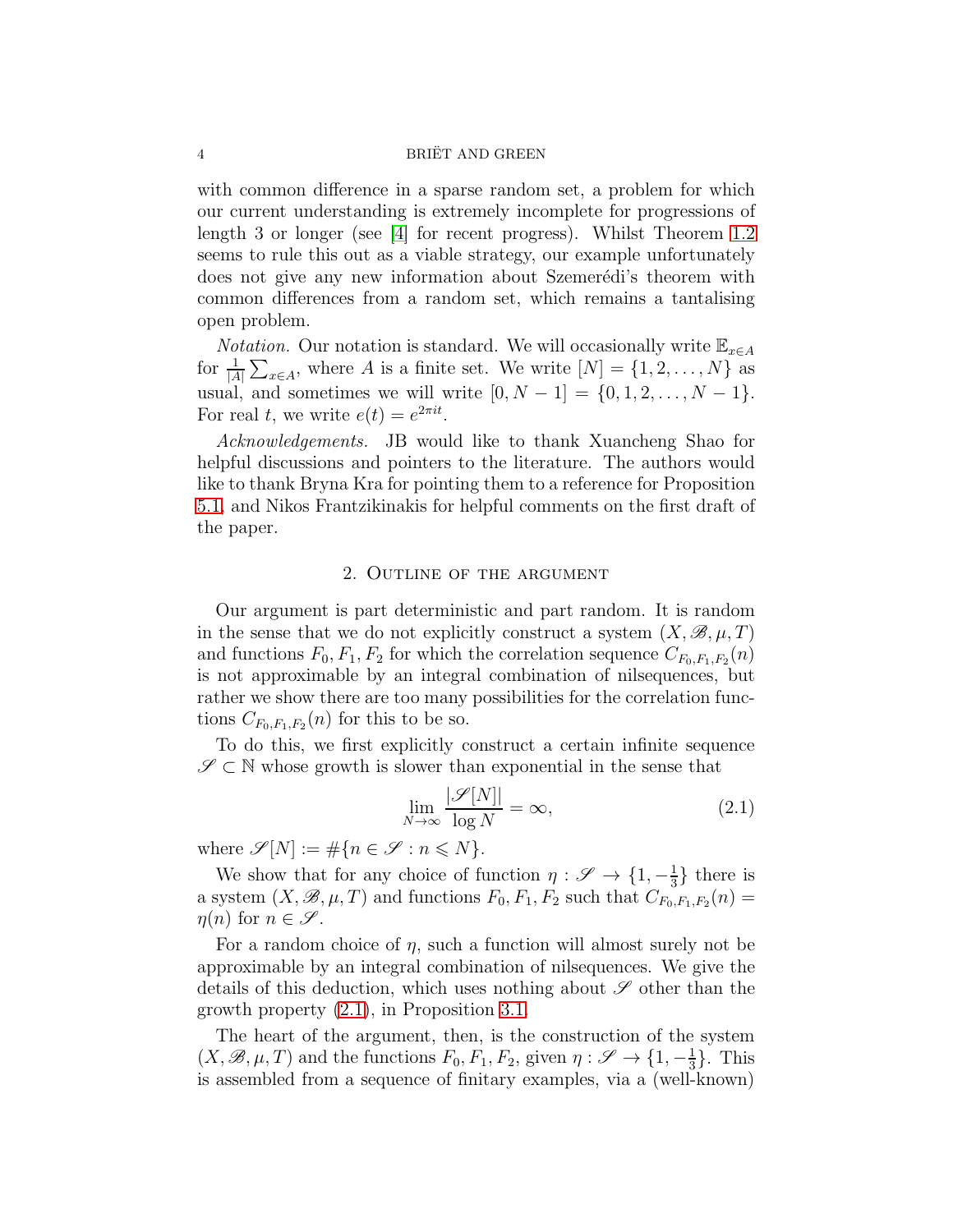variant of Furstenberg's correspondence principle, and here the specific nature of  $\mathscr S$  is critical.

The idea behind the construction of these finitary examples ultimately comes from coding theory, and in particular a construction of Yekhanin [\[9\]](#page-13-4). We will only need the most basic form of these ideas; for instance, we can replace all the finite-field theory in Yekhanin's work with the simple observation that the function  $\psi : \mathbb{Z} \to \{-1, 1\}$  defined by  $\psi(0) = 1, \psi(1) = \psi(2) = -1$ , and periodic mod 3 has the property that

$$
\psi(x)\psi(x+d)\psi(x+2d) = \begin{cases} \psi(x) & d \equiv 0 \pmod{3} \\ 1 & d \neq 0 \pmod{3}. \end{cases}
$$

The idea of using Yekhanin's construction to give interesting examples in the additive combinatorics of higher-order correlations first arose in the finite field setting, in joint work of the first author and Labib [\[5\]](#page-13-5). Those ideas have inspired the present work.

## 3. Entropy and nilsequences

<span id="page-4-1"></span><span id="page-4-0"></span>**Proposition 3.1.** Let  $\mathscr S$  be an increasing sequence of natural numbers such that

<span id="page-4-3"></span>
$$
\lim_{N \to \infty} \frac{|\mathcal{S}[N]|}{\log N} = \infty.
$$
\n(3.1)

Then there is a function  $\eta : \mathscr{S} \to \{1, -\frac{1}{3}\}$  $\frac{1}{3}$  such that

<span id="page-4-2"></span>
$$
\lim_{N \to \infty} \frac{1}{|\mathcal{S}[N]|} \sum_{n \in \mathcal{S}[N]} \eta(s)a(s) = 0
$$
\n(3.2)

for all nilsequences a.

*Proof.* The space of  $C^{\infty}$ -functions on  $G/\Gamma$  is dense in the space of continuous functions; to approximate a continuous function by a smooth function, average with respect to a smooth kernel supported near the identity on G. It therefore suffices to verify [\(3.2\)](#page-4-2) for  $a(n) = \phi(g^n x)$ with  $\phi \in C^{\infty}(G/\Gamma)$ . Now we use the fact that there is a map

Complexity : {smooth nilsequences}  $\rightarrow$   $(0, \infty)$ 

and a function  $M : (0, \infty) \times (0, 1) \to (0, \infty)$  such that the set

 ${a : \text{Complexity}(a) \leq C}$ 

can be covered by  $N^{M(C,\varepsilon)}$  balls of radius  $\varepsilon$  in  $\ell^{\infty}[N]$ .

Results of this type were first observed by Frantzikinakis [\[6,](#page-13-6) Proposition 6.2], and in fact Proposition [3.1](#page-4-1) and its proof are very closely related to  $[6,$  Theorem 1.4. A discussion which gives what we need here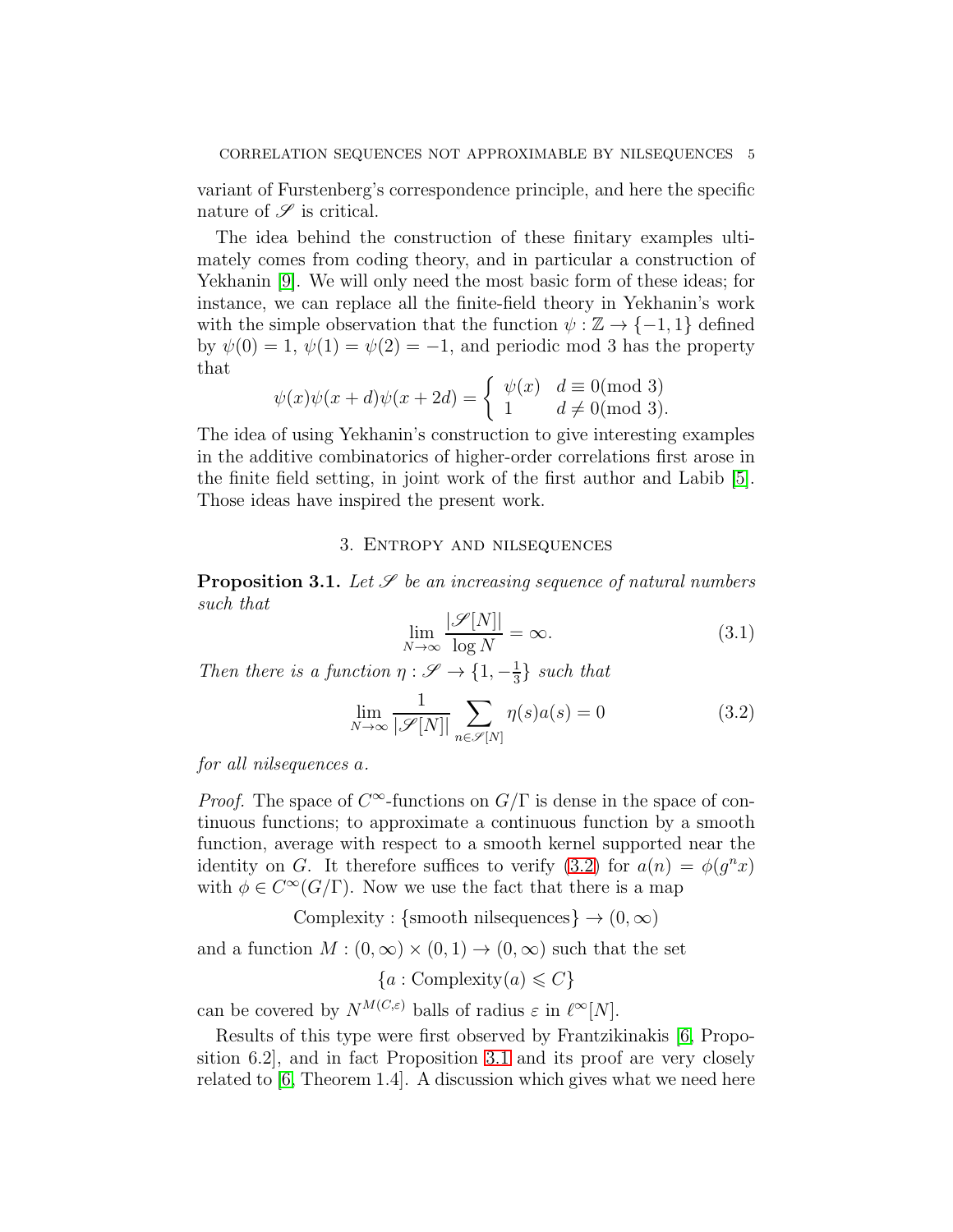is in the appendix of Altman [\[1\]](#page-13-7) (note that  $(g^n x_0)_{n \in \mathbb{Z}}$  is a particular example of a polynomial sequence as considered by Altman).

We will pick the values of  $\eta(n)$  at random, choosing  $\eta(n) = -\frac{1}{3}$  with probability  $\frac{3}{4}$ , and  $\eta(n) = 1$  with probability  $\frac{1}{4}$ , these choices being independent for different values of  $n \in \mathcal{S}$ . Then  $\mathbb{E} \eta(n) = 0$ . By wellknown large deviation estimates (Hoeffding's inequality), for any fixed 1-bounded functon b, and for any distinct  $n_1, \ldots, n_m$ ,

<span id="page-5-0"></span>
$$
\mathbb{P}(|\sum_{i=1}^{m} \eta(n_i)b(n_i)| \geq t) \ll e^{-ct^2/m}, \tag{3.3}
$$

where  $c > 0$  is absolute.

Let  $\omega : \mathbb{N} \to (0,\infty)$  be some function tending to infinity, to be specified later.

For each N, let  $E<sub>N</sub>$  be the following event: for all 1-bounded nilsequences a of complexity  $\leq \omega(N)$ ,

<span id="page-5-2"></span>
$$
|\sum_{n \in \mathscr{S}[N]} \eta(n)a(n)| \leq \frac{1}{\omega(N)} |\mathscr{S}[N]|.
$$
 (3.4)

We estimate  $\mathbb{P}(E_N)$  as follows. Pick some collection  $\{a_1, \ldots, a_J\}$ ,  $J \leq$  $N^{M(\omega(N),1/2\omega(N))}$  of functions such that, for every 1-bounded nilsequence a of complexity at most  $\omega(N)$ , there is some  $a_i$  with  $\|a - a_i\|_{\ell^{\infty}(N)} \leq$  $1/2\omega(N)$ . Note that we do not need to assume that the  $a_i$  are nilsequences (though this could be arranged if desired) and they are automatically 2-bounded.

If we are not in  $E_N$ , there is some  $a_i$  such that

<span id="page-5-1"></span>
$$
|\sum_{n \in \mathscr{S}[N]} \eta(n) a_i(n)| \geq \frac{1}{2\omega(N)} |\mathscr{S}[N]|.
$$
 (3.5)

By  $(3.3)$ , the probability of  $(3.5)$  happening, for some fixed i, is bounded above by  $e^{-c' |\mathscr{S}[N]|/\omega(N)^2}$  for some  $c' > 0$ . Summing over i, it follows that

$$
\mathbb{P}(\neg E_N) \leqslant N^{M(\omega(N),1/2\omega(N))}e^{-c'|\mathscr{S}[N]|/\omega(N)^2}.
$$

Choose  $\omega$  (with  $\omega(N) \to \infty$ ) so that

$$
\frac{|\mathscr{S}[N]|}{\log N} > \frac{\omega(N)^2}{c'} \big(10 + M(\omega(N), 1/2\omega(N))\big)
$$

for  $N$  sufficiently large. (Here, of course, we have used the assumption on  $\mathscr{S}$ ). This then means that

$$
\mathbb{P}(\neg E_N) \leq N^{-10}
$$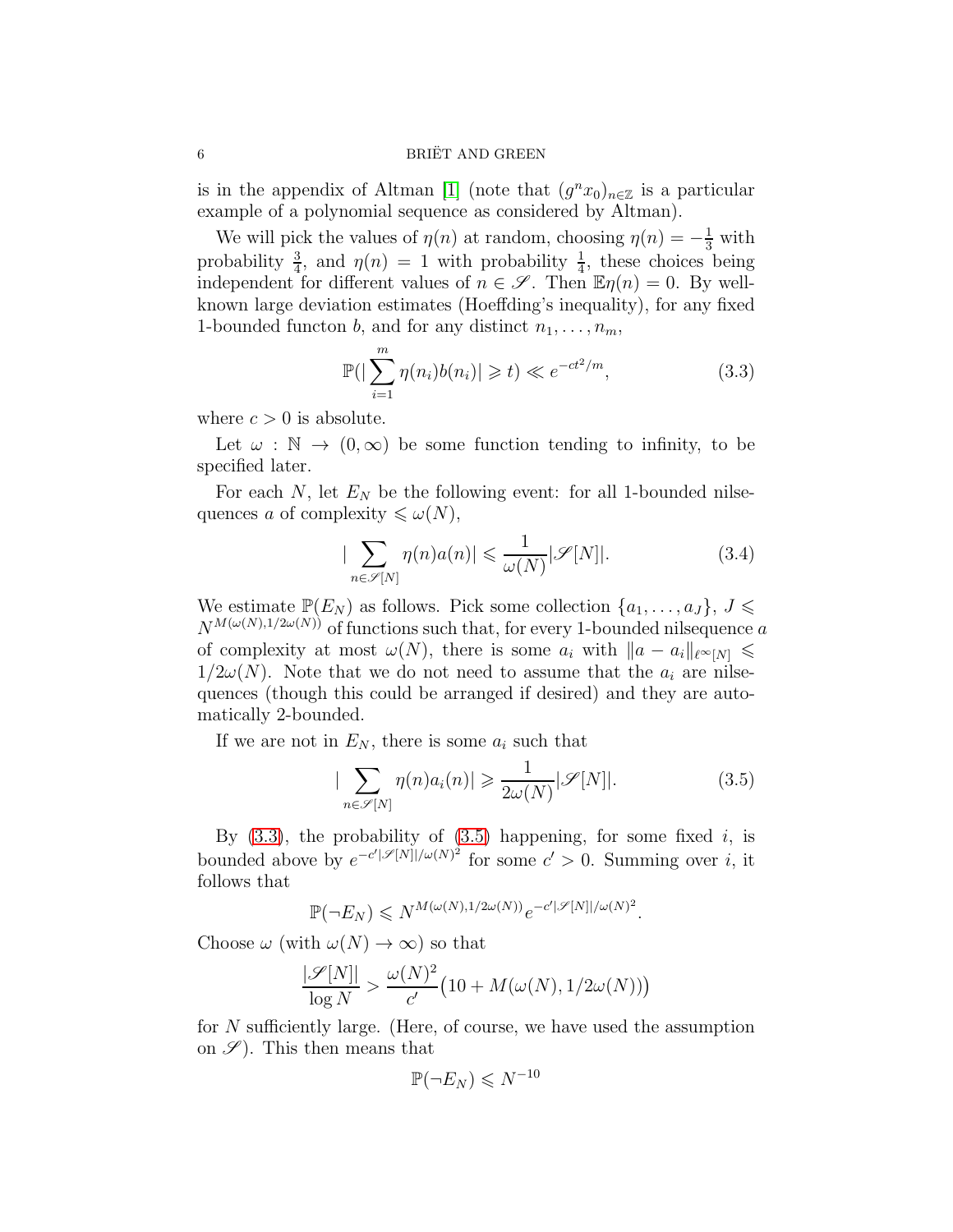for large N. In particular,  $\sum_N \mathbb{P}(\neg E_N) < \infty$  which, by Borel-Cantelli, implies that almost surely only finitely many of the  $\neg E_N$  occur. In particular, there is some particular choice of  $\eta$  such that [\(3.4\)](#page-5-2) holds for all sufficiently large N. Since every nilsequence has finite complexity, this implies the result.

*Remark.* There is of course nothing special about  $\{1, -\frac{1}{3}\}$  $\frac{1}{3}$ ; any set containing both positive and negative numbers would do.

To conclude this section, let us quickly sketch how one could extend Proposition [3.1](#page-4-1) to include the case where  $a()$  is a bracket polynomial or a product of such (and hence not a nilsequence with a continuous automorphic function  $\phi$ ). Write  $\chi_{\alpha,\beta}(n) := e(\alpha n|\beta n|)$ . The key point is that the set of functions  $\chi_{\alpha,\beta}(n)$ , like the set of nilsequences of fixed complexity, has polynomially-bounded covering numbers in  $\ell^{\infty}[N]$ .

To see why this is so, first note that  $\chi_{\alpha,\beta}$  depends only on  $\alpha \pmod{1}$ , so we may assume  $0 \le \alpha < 1$ . Next, replacing  $\beta$  by  $\beta + k$  for  $k \in \mathbb{Z}$  has the effect of multiplying by a quadratic phase  $e(\gamma n^2)$  (where  $\gamma = \alpha k$ ). However, the set of all quadratic phases  $e(\gamma n^2)$  is covered by  $\ll_{\varepsilon} N^2$ balls of radius  $\varepsilon$  in  $\ell^{\infty}[N]$ , since we may assume  $0 \le \gamma < 1$  and changing  $\gamma$  by  $\frac{\varepsilon}{N^2}$  only changes  $e(\gamma n^2)$  by  $O(\varepsilon)$ , uniformly for  $n \le N$ .

It therefore suffices to show that the covering numbers of the set  $\Xi := \{ \chi_{\alpha,\beta} : 0 \leq \alpha, \beta < 1 \}$  are polynomially bounded in  $\ell^{\infty}[N]$ . Now, restricted to  $n \leq N$ , there are only polynomially many functions  $|\beta n|$ as  $\beta$  ranges in [0, 1). Indeed, the map  $\beta \mapsto (\lfloor \beta n \rfloor)_{n \leq N}$  is only discontinuous at the points where  $\beta n \in \mathbb{Z}$  for some  $n \leq N$ , of which there are no more than  $N^2$  with  $0 \le \beta < 1$ . Thus  $\chi_{\alpha,\beta} = \chi_{\alpha,\beta'}$ , with  $\beta'$  varying in a set of size  $N^2$ . Changing  $\alpha$  by  $\frac{\varepsilon}{N^2}$  only changes  $\chi_{\alpha,\beta}(n)$  by  $O(\varepsilon)$ , uniformly for  $n \leq N$ . Therefore the covering number of  $\Xi$  in  $\ell^{\infty}[N]$  is  $\ll_{\varepsilon} N^4$ .

It follows immediately that, for fixed  $C$ , the set of functions of type  $e(\sum_{i=1}^k \alpha_i n[\beta_i n])$ , where  $k \leq C$ , is covered by  $N^{M(C,\varepsilon)}$  balls of radius  $\varepsilon$  in  $\ell^{\infty}[N]$ . One could include various types of 1-step nilsequence or bracket polynomial and obtain a similar result.

Bounds on covering numbers were all we needed to know about nilsequences, and the rest of the argument goes over verbatim.

#### 4. The heart of the construction

Define  $\psi : \mathbb{Z} \to \{-1,1\}$  to be the function with  $\psi(0) = 1, \psi(1) =$  $\psi(2) = -1$ , and periodic mod 3. The crucial property of this function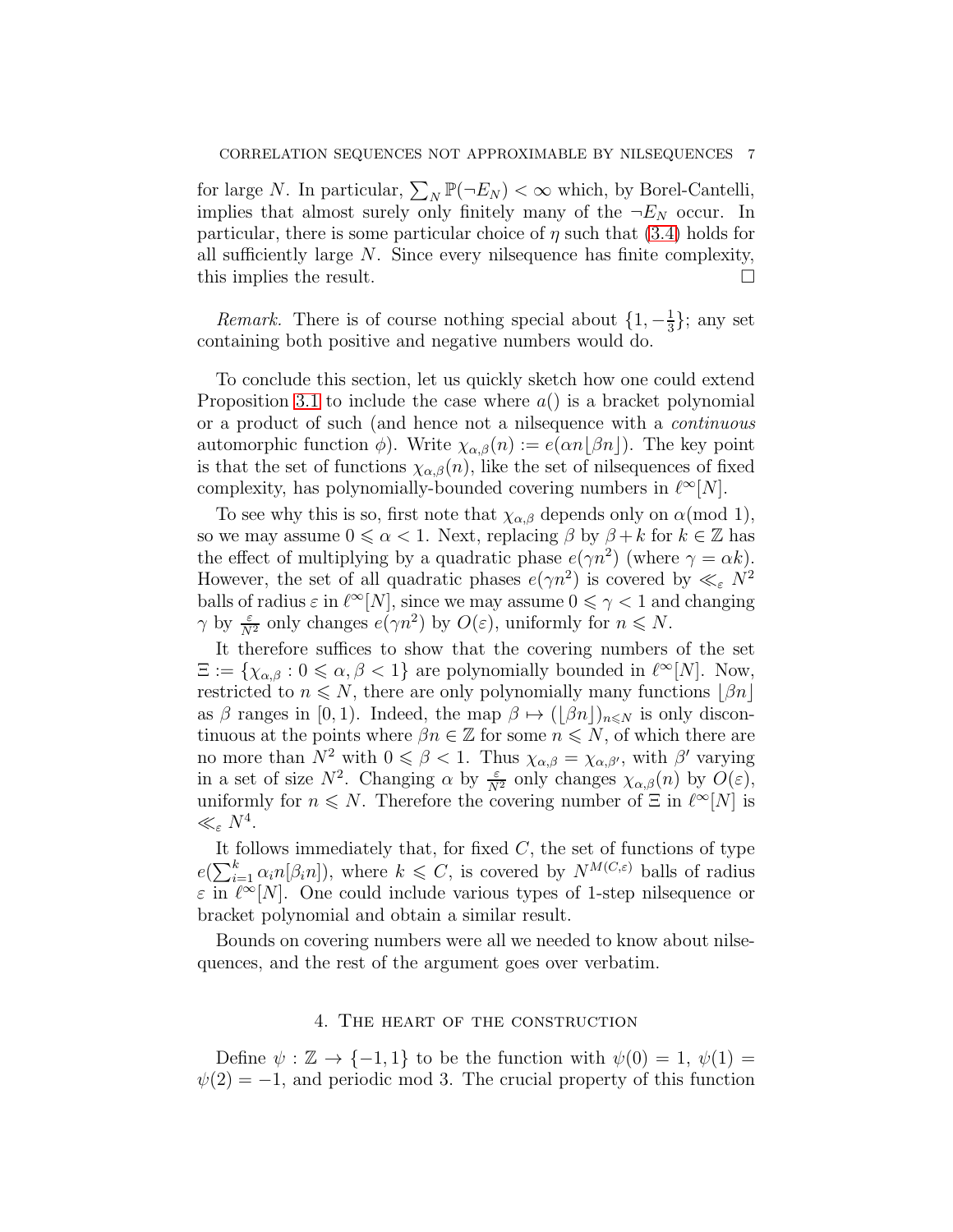we will use is the following, which is easily checked:

<span id="page-7-0"></span>
$$
\psi(x)\psi(x+d)\psi(x+2d) = \psi(x) \tag{4.1}
$$

if  $d \equiv 0 \pmod{3}$ , and 1 if  $d \neq 0 \pmod{3}$ .

Fix, once and for all, a sequence  $M_1 \langle M_2 \langle \cdots \rangle$  be a sequence of positive integers such that

(1) Each 
$$
M_i
$$
 is a multiple of 3;

(2)  $\lim_{n\to\infty} k^{-2} \sum_{i=1}^k \log M_i = 0;$ (3)  $\prod_{i=1}^{\infty} (1 - \frac{3}{M})$  $\frac{3}{M_i}$ ) =  $\gamma > 0$ .

For instance, one could take  $M_i = 3i^2$ .

Define

$$
\Omega_k := \{ (x_1, x_2, \dots) : 0 \leq x_i < M_i, x_{k+1} = x_{k+2} = \dots = 0 \}.
$$

Later on we will need the technical variant

$$
\tilde{\Omega}_k := \{ (x_1, x_2, \dots) : 0 \leq x_i < M_i - 3, x_{k+1} = x_{k+2} = \dots = 0 \}.
$$

Define also  $\Sigma_k$  to consist of all sequences  $(x_1, x_2, \dots)$  with precisely two nonzero entries  $x_a, x_b$ , both of which equal 1, and with  $x_{k+1} = x_{k+2}$  $\cdots = 0$ . Write

$$
\Omega := \bigcup_{k} \Omega_k, \quad \tilde{\Omega} := \bigcup_{k} \tilde{\Omega}_k, \quad \Sigma := \bigcup_{k} \Sigma_k.
$$

We have a bijective map

$$
\beta:\Omega\to\mathbb{Z}_{\geqslant 0}
$$

defined by

$$
\beta(x_1, x_2, \dots) = x_1 + M_1 x_2 + M_1 M_2 x_3 + \dots
$$

Let  $\mathscr{S} = \beta(\Sigma)$ . Thus  $\mathscr{S}$  consists of the sums of two distinct elements of the sequence  $\{1, M_1, M_1M_2, M_1M_2M_3, \dots\}$ . We claim that  $\mathscr S$  satis-fies the hypothesis [\(3.1\)](#page-4-3) of Lemma [3.1,](#page-4-1) that is to say  $\lim_{N\to\infty} \frac{|\mathscr{S}[N]|}{\log N}$ ∞.

To see this, let k be maximal so that  $M_1 \cdots M_k \leq N/2$ . Then  $|\mathscr{S}[N]| \geqslant {k \choose 2}$  $\binom{k}{2}$ , whilst  $\log(N/2) \leq \sum_{i=1}^{k+1} \log M_i$ . Therefore it is enough that  $k+1$ 

$$
\lim_{k \to \infty} k^{-2} \sum_{i=1}^{k+1} \log M_i = 0,
$$

which follows immediately from assumption  $(2)$  above.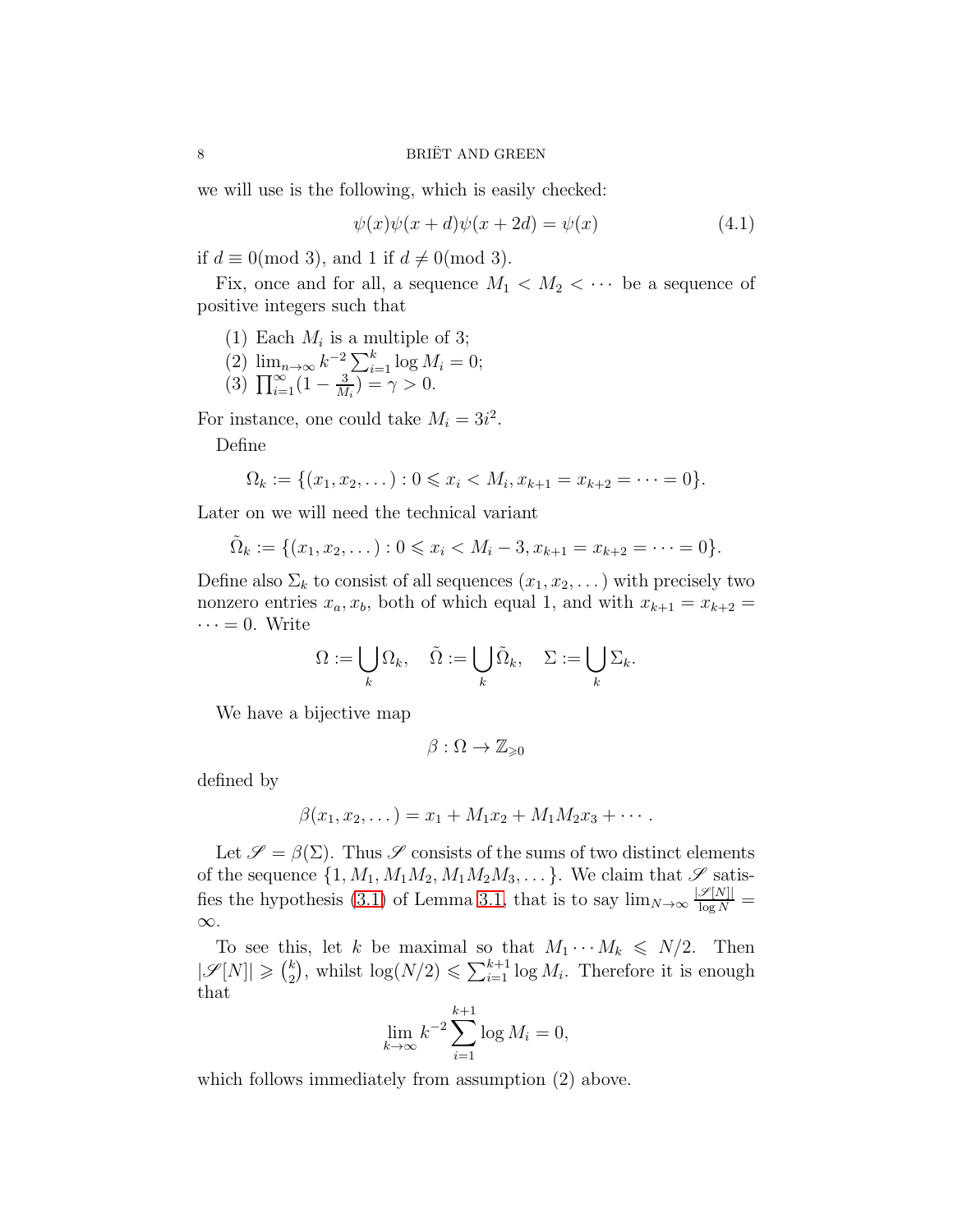We now apply Lemma [3.1](#page-4-1) to get a function  $\eta: \mathscr{S} \to \{1, -\frac{1}{3}\}$  $\frac{1}{3}$  satisfying [\(3.2\)](#page-4-2). Define

 $\Sigma_k^+$  $\mathcal{L}_k^+ := \{ x \in \Sigma_k : \eta(\beta(x)) = 1 \}$  and  $\mathcal{L}_k^- := \{ x \in \Sigma_k : \eta(\beta(x)) = -1 \}$ 1 3 }. Thus  $\Sigma_k = \Sigma_k^- \cup \Sigma_k^+$  $\frac{k}{k}$ .

We introduce one more piece of notation. If  $z \in \Sigma_k$  and if  $x \in \Omega_k$ then we write

$$
\sigma_z(x) := \sum_{i \in [k]: z_i = 0} x_i.
$$

Now we come to the crucial definition. Let  $k \in \mathbb{N}$ . For  $x \in \Omega_k$  define

$$
f_k(\beta(x)) = \prod_{z \in \Sigma_-^k} \psi(\sigma_z(x)). \tag{4.2}
$$

Note that  $\beta(\Omega_k) = [0, N_k - 1]$ , where

$$
N_k := M_1 \cdots M_k,\tag{4.3}
$$

and so  $f_k$  is a well-defined function on  $[0, N_k - 1]$ , taking values in  $\{-1, 1\}$ . Define also the technical variant

$$
\tilde{f}_k(\beta(x)) := 1_{x \in \tilde{\Omega}_k} f_k(\beta(x)). \tag{4.4}
$$

Thus  $\tilde{f}_k$  is defined on  $[0, N_k - 1]$  and takes values in  $\{-1, 0, 1\}$ . Extend both  $f_k$  and  $\tilde{f}_k$  to functions on all of  $\mathbb{Z}_{\geqslant 0}$  by defining  $f_k(n) = \tilde{f}_k(n) = 0$ for  $n \geqslant N_k$ .

The following lemma is the heart of the argument. Here, recall that  $\gamma > 0$  is just a positive constant (appearing in point (3) of the list of properties satisfied by the  $M_i$ ).

<span id="page-8-0"></span>**Lemma 4.1.** For  $d \in \mathbb{Z}_{\geq 0}$ , write

$$
S_k(d) := \frac{1}{N_k} \sum_{n \in [0, N_k - 1]} \tilde{f}_k(n) f_k(n + d) f_k(n + 2d).
$$

Then for  $d \in \mathscr{S}$  we have  $\lim_{k \to \infty} S_k(d) = \gamma \eta(d)$ .

*Proof.* Let  $d \in \mathscr{S} = \beta(\Sigma)$ . For k large enough,  $d \in \beta(\Sigma_k)$ , and we will assume this is so in what follows.

From the definition of  $\tilde{f}_k$ , we see that the sum over n ranges over  $n = \beta(x)$ ,  $x \in \tilde{\Omega}_k$ . Now for n of this form and for  $d = \beta(y)$ ,  $y \in \Sigma_k$ , we have  $x + y$ ,  $x + 2y \in \Omega_k$  and moreover

$$
\beta(x + y) = \beta(x) + \beta(y) = n + d,
$$
  

$$
\beta(x + 2y) = \beta(x) + 2\beta(y) = n + 2d.
$$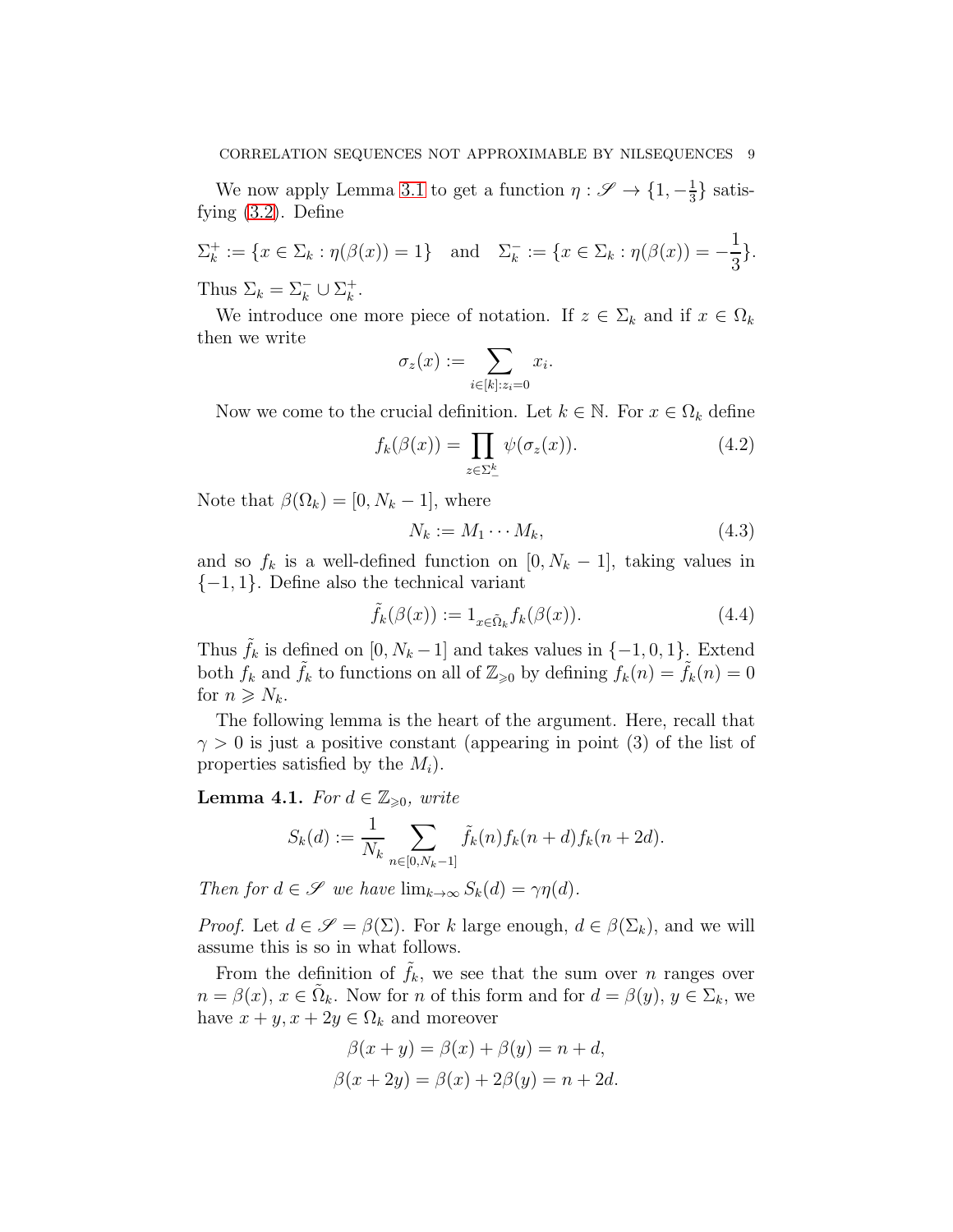Note that this "lack of carries" was precisely the reason for defining the set  $\tilde{\Omega}_k$ . It follows that

$$
S_k(d) = \mathbb{E}_{x \in \Omega_k} \tilde{f}_k(\beta(x)) f_k(\beta(x+y)) f_k(\beta(x+2y)),
$$

for  $d = \beta(y)$ ,  $y \in \Sigma_k$ . Substituting the definitions of  $f_k, \tilde{f}_k$  (and noting that  $\sigma_z$  is linear), we see that

$$
S_k(d) = \mathbb{E}_{x \in \Omega_k} 1_{x \in \tilde{\Omega}_k} \prod_{z \in \Sigma_{-}^k} \psi(\sigma_z(x)) \psi(\sigma_z(x) + \sigma_z(y)) \psi(\sigma_z(x) + 2\sigma_z(y)).
$$

From [\(4.1\)](#page-7-0) it follows that

$$
S_k(d) = \mathbb{E}_{x \in \Omega_k} 1_{x \in \tilde{\Omega}_k} \prod_{z \in \Sigma_{-}^k : \sigma_z(y) \equiv 0 \pmod{3}} \psi(\sigma_z(x)).
$$

Now both y and z here are vectors with only two nonzero entries and so  $\sigma_z(y)$  takes only the values 0, 1, 2 with  $\sigma_z(y) = 0$  iff  $y = z$ . Therefore

<span id="page-9-0"></span>
$$
S_k(d) = \begin{cases} \mathbb{E}_{x \in \Omega_k} 1_{x \in \tilde{\Omega}_k} \psi(\sigma_y(x)) & \text{if } y \in \Sigma_{-}^k \\ \mathbb{E}_{x \in \Omega_k} 1_{x \in \tilde{\Omega}_k} & \text{if } y \in \Sigma_{+}^k. \end{cases}
$$
(4.5)

The second expression is

$$
\mathbb{E}_{x \in \Omega_k} 1_{x \in \tilde{\Omega}_k} = \frac{|\tilde{\Omega}_k|}{|\Omega_k|} = \prod_{i=1}^k (1 - \frac{3}{M_i}) \to \gamma
$$

as  $k \to \infty$ . The first expression in [\(4.5\)](#page-9-0) may be written explicitly as

<span id="page-9-1"></span>
$$
\frac{|\tilde{\Omega}_k|}{|\Omega_k|} \mathbb{E}_{x \in \tilde{\Omega}_k} \psi(x_1 + \dots + \hat{x}_i + \dots + \hat{x}_j + \dots + x_k), \tag{4.6}
$$

where y has nonzero coordinates at  $i, j$  and the hat means that  $\hat{x}_i$  does not appear in the sum. Note, however, that  $\tilde{\Omega}_k$  is a box with sidelengths  $M_i - 3$ , each of which is a multiple of 3. Therefore  $x_1 + \cdots + \hat{x}_i + \cdots$  $\hat{x}_j + \cdots + x_k$  is uniformly distributed mod 3, as x ranges uniformly over  $\tilde{\Omega}_k$ , and the average in [\(4.6\)](#page-9-1) is

$$
\frac{|\tilde{\Omega}_k|}{|\Omega_k|} \cdot (-\frac{1}{3}) = -\frac{1}{3} \prod_{i=1}^k (1 - \frac{3}{M_i}) \to -\frac{\gamma}{3}.
$$

This completes the proof.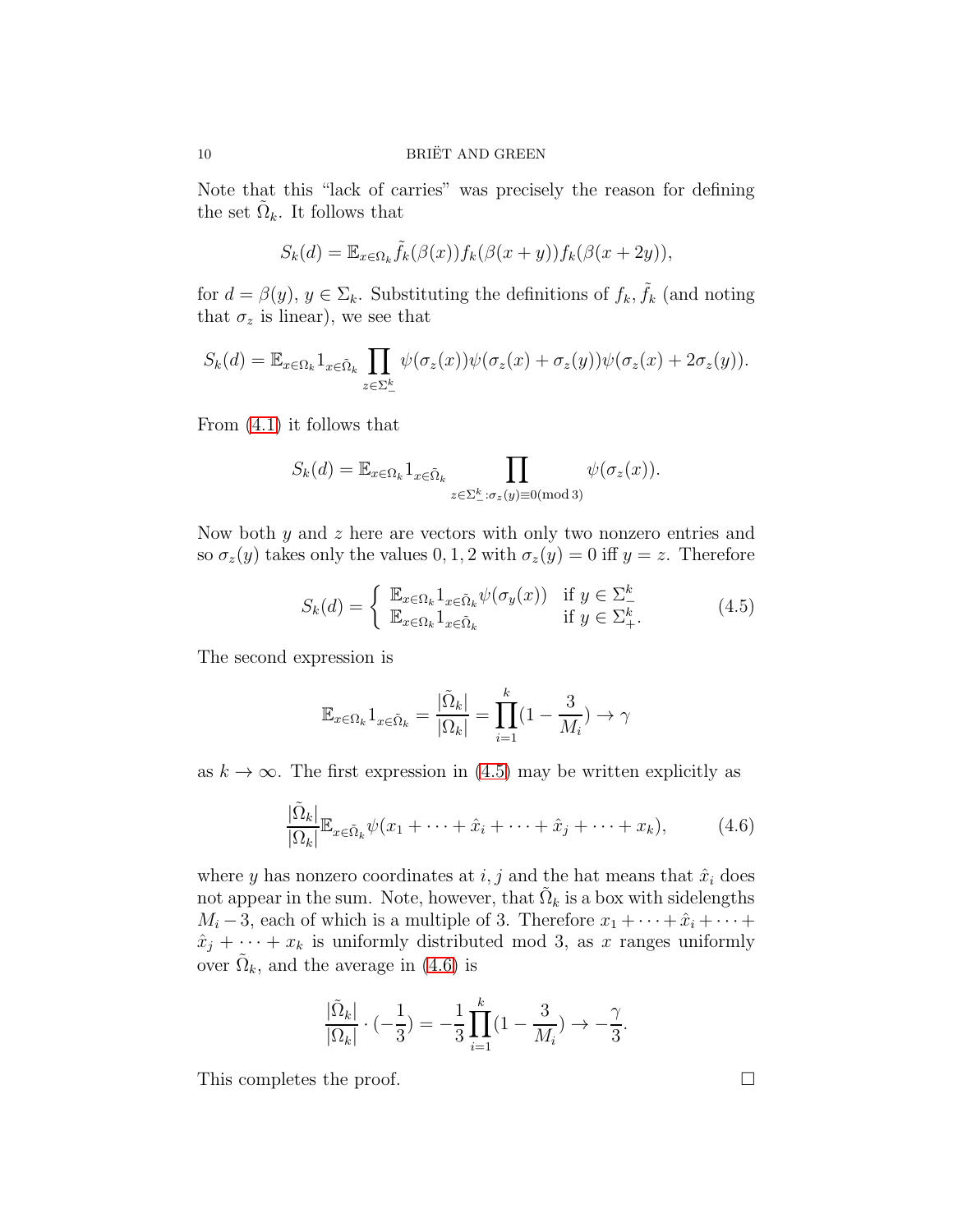# 5. Putting everything together

Our final task is to build a measure-preserving system from the functions constructed in the last section. For this we will need a slight variant of the usual Furstenberg correspondence principle, proven in a very similar way. An essentially equivalent statement may be found, for instance, in [\[8,](#page-13-8) Proposition 3.3].

<span id="page-10-0"></span>**Proposition 5.1.** Let  $A \subset \mathbb{R}$  be a finite set. Suppose that for each  $k \in \mathbb{N}$  we have functions  $f_{0,k}, \dots, f_{r,k} : \mathbb{Z}_{\geqslant 0} \to A$ , and that  $(N_k)_{k=1}^{\infty}$  is an increasing sequence of positive integers. Then there is a measurepreserving system  $(X, \mathscr{B}, \mu, T)$  and functions  $F_0, F_1, \ldots, F_r \in L^{\infty}(\mu)$ such that the following is true: if  $(d_1, \dots, d_r)$  is a tuple of distinct positive integers such that

$$
S(d_1,\ldots,d_r) := \lim_{k\to\infty} \frac{1}{N_k} \sum_{n\in[0,N_k-1]} f_{0,k}(n) f_{1,k}(n+d_1)\cdots f_{r,k}(n+d_r)
$$

exists, then

$$
S(d_1,\ldots,d_r)=\int_X F_0\cdot T^{d_1}F_1\cdot T^{d_2}F_2\cdots T^{d_r}F_r d\mu.
$$

We will apply this with the functions constructed in the last section, taking  $r = 2$ ,  $f_{0,k} := \tilde{f}_k$ ,  $f_{1,k} = f_{2,k} = f_k$ , and  $N_k = M_1 \cdots M_k$  as before.

By Proposition [5.1](#page-10-0) and Lemma [4.1,](#page-8-0) there is a measure-preserving system  $(\bar{X}, \mathscr{B}, \mu, T)$  together with functions  $F_0, F_1, F_2 \in L^{\infty}(\mu)$  such that, writing  $C_{F_0,F_1,F_2}(d) := \int_X F_0 \cdot T^d F_1 \cdot T^{2d} F_2 d\mu$ , we have

<span id="page-10-1"></span>
$$
C_{F_0, F_1, F_2}(d) = \eta(d) \quad \text{for } d \in \mathcal{S}.
$$
 (5.1)

(Note it is clearly possible to scale the  $F_i$  to remove  $\gamma$  factor appearing in Lemma [4.1.](#page-8-0)) We claim that it is impossible to write

$$
C_{F_0,F_1,F_2}(n) = a(n) + b(n)
$$

with a an integral combination of 2-step nilsequences and  $||b||_{\infty} \leq \frac{1}{100}$ . Suppose that this were possible. Then, from  $(5.1)$  and the fact that  $\eta$ takes values in  $\{1, -\frac{1}{3}\}$  $\frac{1}{3}$ , we would have  $(a(d) + b(d))\eta(d) \in {\frac{1}{9}, 1}$  for all  $d \in \mathscr{S}$ . However,  $|b(d)\eta(d)| \leq \frac{1}{100}$ , and therefore

<span id="page-10-2"></span>
$$
\Re(a(d)\eta(d)) \geq \frac{1}{9} - \frac{1}{100} > \frac{1}{10}
$$
\n(5.2)

for all  $d \in \mathcal{S}$ .

Suppose that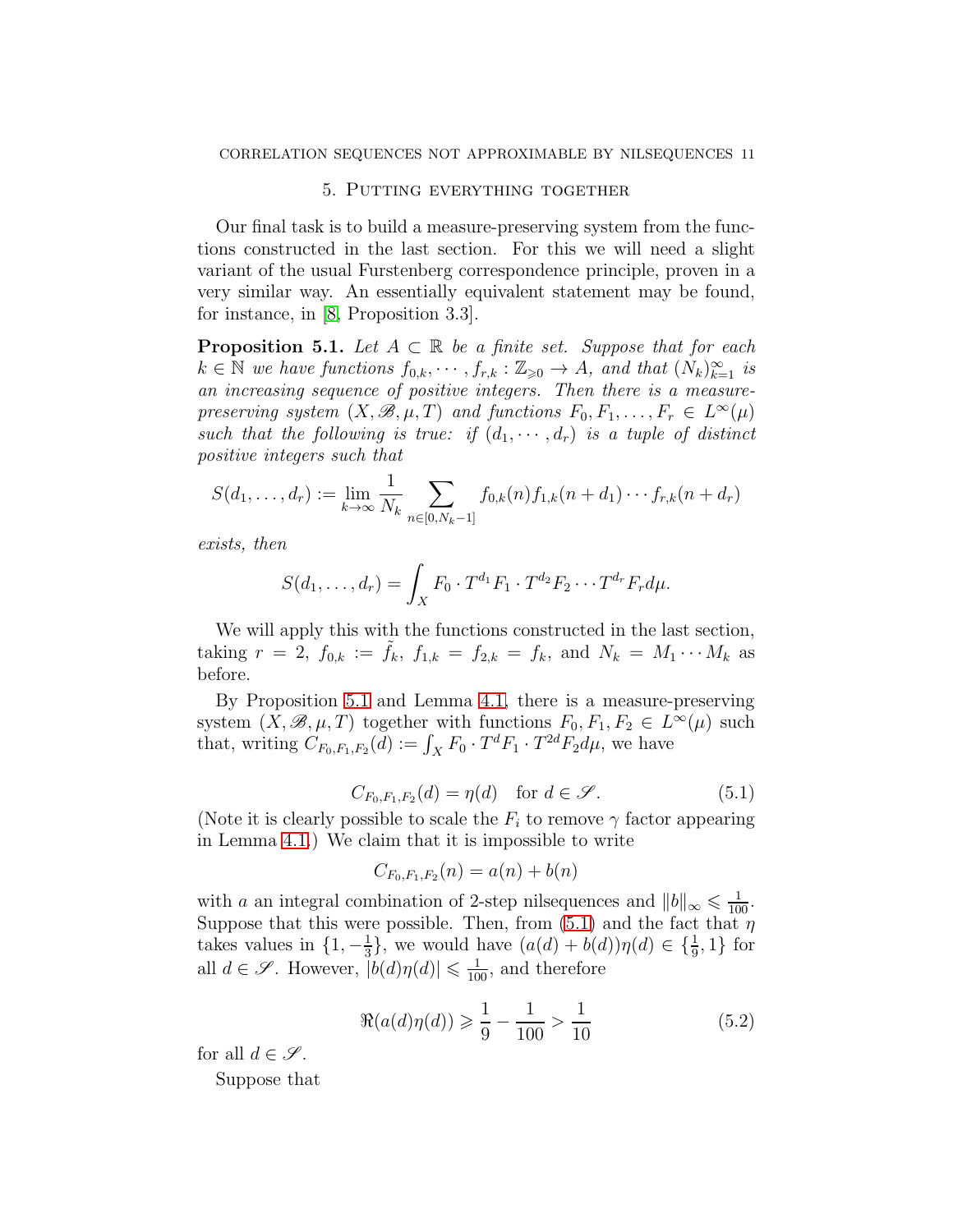$$
a(n) = \int_M a_m(n) d\sigma(m).
$$

Here, M is a compact metric space,  $\sigma$  is a complex Borel measure of bounded variation and the  $a_m$  are nilsequences, with the map  $m \mapsto$  $a_m(n)$  being in  $L^{\infty}(\sigma)$ .

Then [\(5.2\)](#page-10-2) implies that

$$
\left|\frac{1}{|\mathscr{S}[N]|}\sum_{n\in\mathscr{S}[N]}a(n)\eta(n)\right|\geqslant\frac{1}{10}.
$$

On the other hand we have

$$
\left|\frac{1}{|\mathscr{S}[N]|}\sum_{n\in\mathscr{S}[N]}a(n)\eta(n)\right|\leqslant\int_M\left|\frac{1}{|\mathscr{S}[N]|}\sum_{n\in\mathscr{S}[N]}a_m(n)\eta(n)\right|d|\sigma|
$$

However, by the choice of  $\eta$  (Lemma [3.1\)](#page-4-1) we have

$$
\lim_{N \to \infty} \frac{1}{|\mathcal{S}[N]|} \sum_{n \in \mathcal{S}[N]} a_m(n)\eta(n) = 0
$$

for all  $m$ . Therefore, by the dominated convergence theorem,

$$
\lim_{N \to \infty} \int_M \left| \frac{1}{|\mathcal{S}[N]|} \sum_{n \in \mathcal{S}[N]} a_m(n) \eta(n) \right| d|\sigma| = 0.
$$

<span id="page-11-0"></span>Putting these statements together gives a contradiction, and this completes the proof of Theorem [1.2.](#page-2-0)

## Appendix A. Generalised nilsequences

In this appendix we explain why our example does not seem to give a negative solution to [\[7,](#page-13-0) Problem 1]. That is, we explain why our example (or similar ones) do not seem to be able to rule out the possibility that  $C_{F_0,F_1,F_2}(n)$  is an approximate integral combination of *generalised* 2-step nilsequences, in which the automorphic function  $\phi$  is allowed to be merely Riemann-integrable. In fact, our examples agree with 1-step generalised nilsequences on the crucial set  $\mathscr{S}$ .

Recall that  $\mathscr{S} = \mathscr{A} + \mathscr{A}$ , where

$$
\mathscr{A} = \{N_0, N_1, N_2, \dots\} \quad \text{and} \quad N_i := \prod_{j \leq i} M_j
$$

(thus  $N_0 = 1$ ,  $N_1 = M_1$ ,  $N_2 = M_1 M_2$  and so on). Here,  $\mathscr{A} \hat{+} \mathscr{A}$  means the restricted sumset of  $\mathscr A$  with itself, that is to say the set of sums of two distinct elements of  $\mathscr A$ .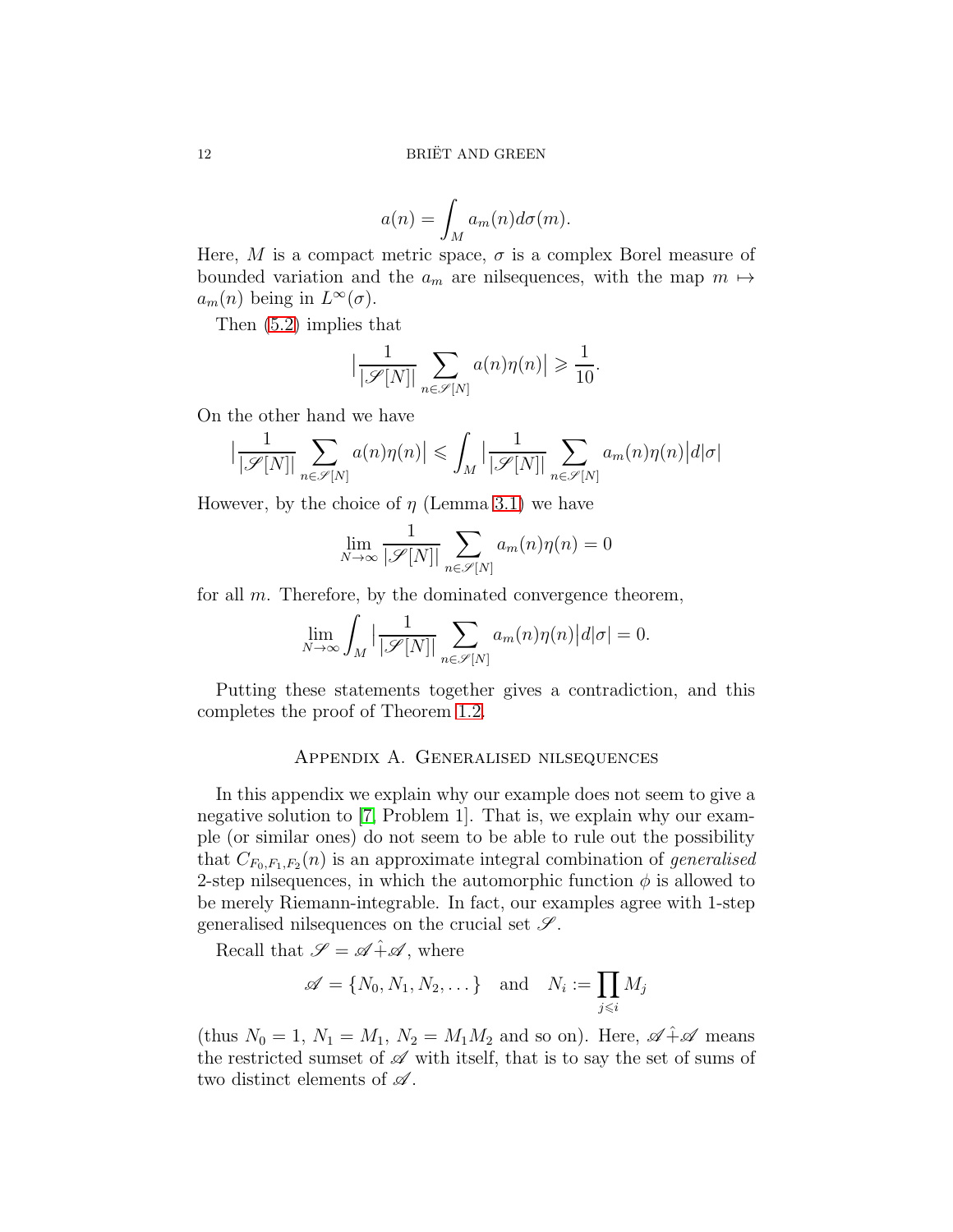**Proposition A.1.** There is  $\theta \in \mathbb{R}/\mathbb{Z}$  such that the following is true. Let  $\eta : \mathscr{S} \to [-1,1]$  be any function. Then there is a Riemannintegrable function  $\phi : \mathbb{R}/\mathbb{Z} \to [-1,1]$  such that  $\phi(\theta n) = \eta(n)$  for all  $n \in \mathcal{S}$ .

*Proof.* Set  $\theta := \sum_{i=1}^{\infty}$ 1  $\frac{1}{N_i}$ . Since  $M_1 \langle M_2 \langle \cdots \rangle$ , we certainly have  $M_j \geq j$ . As a consequence, the usual proof that e is irrational may be adapted easily to show that  $\theta$  is irrational: if  $\theta = \frac{p}{q}$  $\frac{p}{q}$  then  $\alpha := \frac{M_1 \cdots M_q p}{q}$  $rac{m_q p}{q} \in$ 1  $\frac{1}{q}\mathbb{Z}$ , but on the other hand the fractional part of  $\alpha$  satisfies

$$
0 < \{\alpha\} = \frac{1}{M_{q+1}} + \frac{1}{M_{q+1}M_{q+2}} + \dots \leq \frac{1}{q+1} + \frac{1}{(q+1)(q+2)} + \dots < \frac{1}{q}.
$$

Now define  $\phi : \mathbb{R}/\mathbb{Z} \to [-1,1]$  as follows:  $\phi(\theta n) = \eta(n)$  for all  $n \in \mathscr{S}$ , and  $\phi(x) = 0$  if  $x \notin \theta \mathscr{S}$ . Since  $\theta$  is irrational, this is a well-defined function.

We claim that it is Riemann-integrable, with integral zero. It is enough to show that for every  $\varepsilon > 0$  there is some finite collection of intervals, of total length  $\langle \varepsilon, \mathbf{w} \rangle$  whose union covers  $\theta \mathscr{S}$ .

Note that for every  $j$  we have

<span id="page-12-0"></span>
$$
\|\theta N_j\|_{\mathbb{R}/\mathbb{Z}} = \frac{1}{M_{j+1}} + \frac{1}{M_{j+1}M_{j+2}} + \dots < \frac{1}{M_{j+1} - 1}.
$$
 (A.1)

Moreover, condition (3) in the definition of the  $M_i$ s implies that

$$
\limsup_{j \to \infty} \frac{M_j}{j} = \infty.
$$
\n(A.2)

In particular we may choose k so that  $\frac{1}{M_{k+1}-1} < \frac{\varepsilon}{10}$  $\frac{\varepsilon}{10k}$ , and by  $(A.1)$  it follows that

$$
\|\theta N_j\|_{\mathbb{R}/\mathbb{Z}} < \frac{\varepsilon}{10k} \quad \text{for } j \geq k.
$$

It follows that

$$
\theta \mathscr{A} \subseteq \{ \theta N_0, \ldots, \theta N_{k-1} \} \cup I,
$$

where  $I = (-\varepsilon/10k, \varepsilon/10k) \subseteq \mathbb{R}/\mathbb{Z}$ . Therefore

$$
\theta \mathscr{S} \subseteq \theta \mathscr{A} + \theta \mathscr{A} \subseteq \bigcup_{i,j < k} \{\theta(N_i + N_j)\} \cup \bigcup_{i < k} (\theta N_i + I) \cup (I + I),
$$

which makes it clear that  $\theta \mathscr{S}$  is contained in a finite union of intervals of length  $\lt \varepsilon$ .